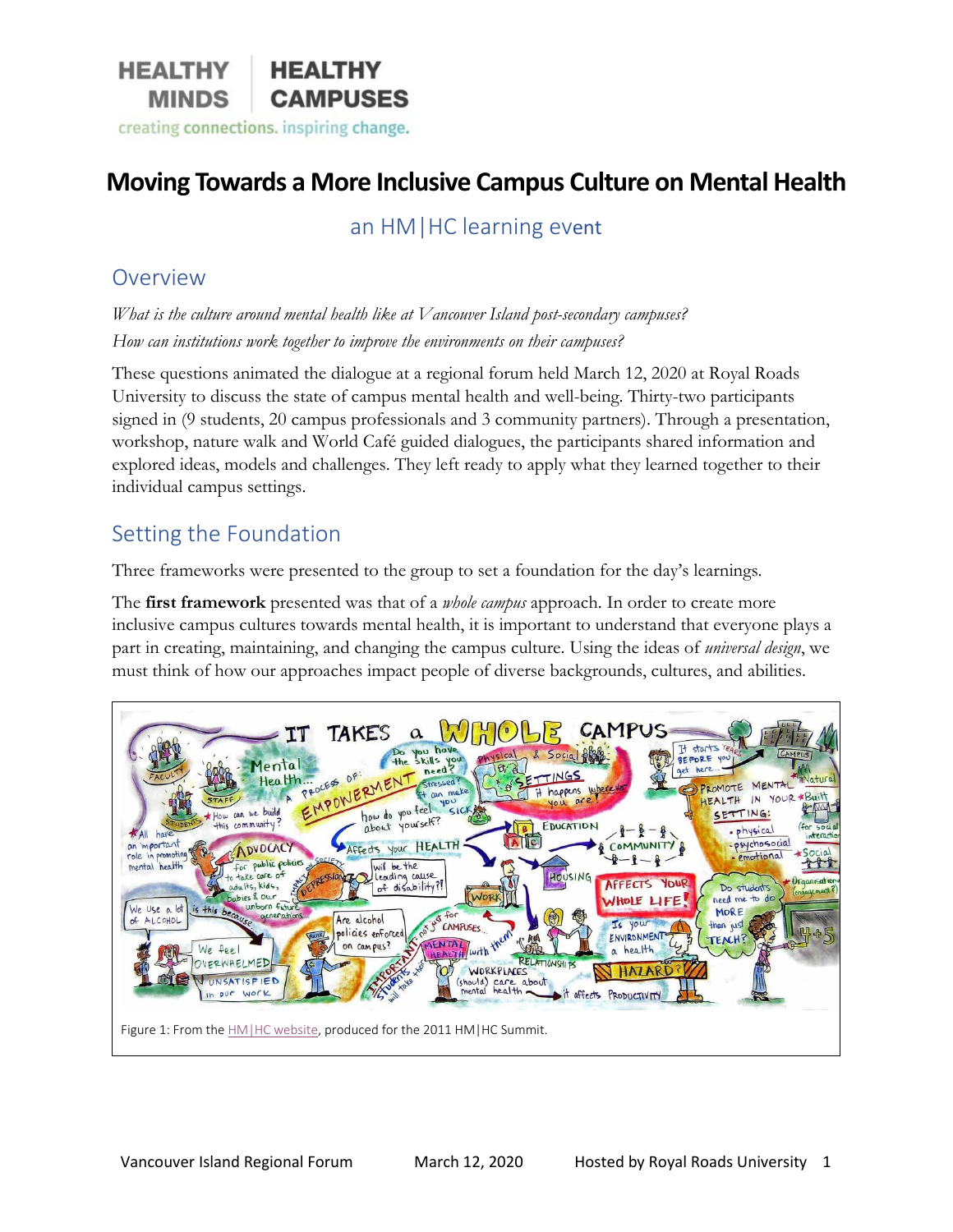

The **second framework** was that of a proactive systems approach to campus mental health. Mental health is often addressed in a reactive way, where resources and measures are put in place in response to urgent mental health concerns. As we shift towards inclusive campus cultures and health promoting universities, we must consider how we can work to promote health and well-being for all and prevent the progression of poor mental health and situations of mental



health crisis. Considering how we can work at a proactive level and support all members of the campus community should be our strongest investment as it can prevent students from entering into a crisis stage and will take the strain off of our reactive supports such as counselling services.



The **third framework** was the dual continuum model of mental health and mental illness based on the work of Corey Keyes. As we advance our work in addressing mental health, we must understand that mental health in the sense of well-being sits along a different continuum than mental illness. This allows us to recognize that addressing mental illness is not the same as promoting mental health. Promoting and supporting positive

mental health for all is an important part of building positive campus cultures, as is providing supportive services for those with mental illnesses.

# Nurturing the Learning Community

Participants were asked to consider what their needs/wants/desires in attending the forum were and write it down on a post-it note. They then posted their 'asks' on a large wall in the room, and throughout the forum attendees were invited to review the prompts and provide an answer or response to the requests if they were able to. Participants were encouraged to include their contact information so they could continue the connection and collaboration following the day's events. For example, some attendees requested more information on creating peer support programs and alternate funding options. Other participants who've had experience in these areas were then able to provide a response in order to support those who had sought guidance.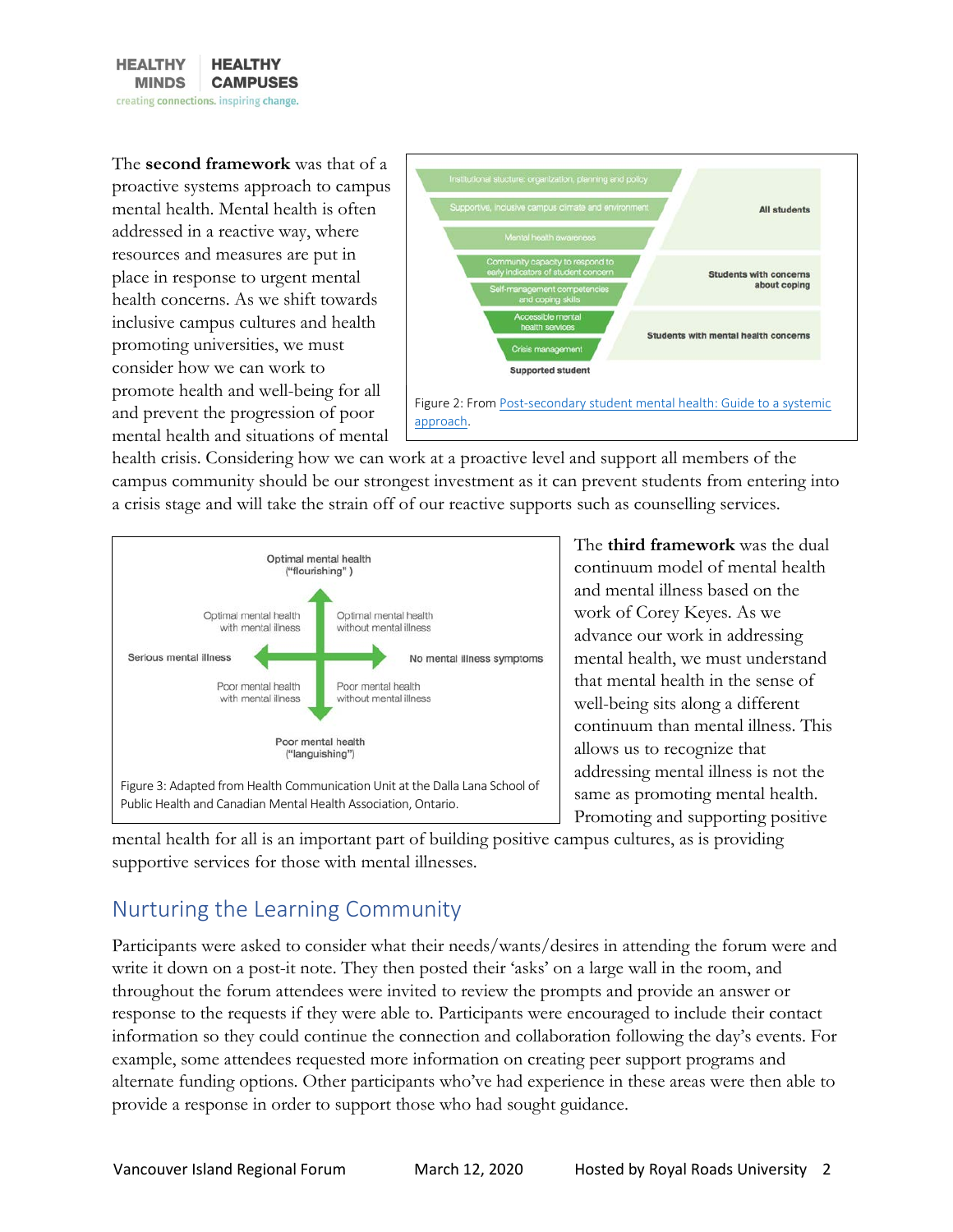

### Presentation with Dr. Peggy Wilson

Peggy is a visiting scholar at Royal Roads University and is of the Opaskwayak Cree Nation. She has experience as a classroom teacher, high school administrator, college professor, curriculum writer, and researcher on Aboriginal issues. In an open conversation with the group, Peggy related her experience as professor at a remote northern university. During her first year as a faculty member there, she noticed that her students who were a visual minority were consistently scoring lower in her class, and so she sought to offer extra tutoring to support their learning. What she discovered was that those students were experiencing isolation and there was a need for them to connect. She then worked to foster this connection and support, and saw the direct impact that community made on their academic and personal success. Peggy spoke on the importance for faculty to create a space where students feel safe in order to support their success. In her experience and her continuing research, when students and faculty build relationships, they also create mutual accountability and positive outcomes.

## Workshop with Dr. Tim Dyck

Tim is a University of Victoria Research Associate in knowledge mobilization at the Canadian Institute for Substance Use Research (CISUR). He is part of HM|HC's Support Team and has served the Changing the Culture of Substance Use initiative. Tim guided a session exploring comparisons and contrasts of use prevention, harm reduction, and health promotion in viewing and responding to substance use. Participants firstly considered how these three perspectives look at aspects/issues such as the reality of use, right to use, reasons for use, other influencers, as well as benefits and harms from use. Participants then reflected on how these respective approaches when applied tend to engage in communication (how the audience is viewed and what type and style, thrust and goal for messaging is taken up) and in policy initiatives (how the recipients are regarded, the process is pursued, and the thrust and goals are understood).

## "The Nature of Wellness" Walking Tour

Royal Roads groundskeeper Paul Allison offered attendees the opportunity to participate in a walking tour of the beautiful surroundings in which Royal Roads University is situated and shared some of the campus's horticultural history.

## World Café Questions and Conversation Summaries

For the afternoon portion of the forum, a World Café was hosted to facilitate a deeper investigation and knowledge exchange among the campus stakeholders. The principles of World Café encourage all participants to share their thoughts and ideas openly as each person is considered an expert in their lived experience. Students, staff, administrators, and community organization representatives shared their thoughts collectively to provide a whole-campus perspective. For each of the four café questions, participants sat in small groups at a table and discussed the question. Key ideas, answers, and responses were recorded and shared with all participants at the end of each discussion period.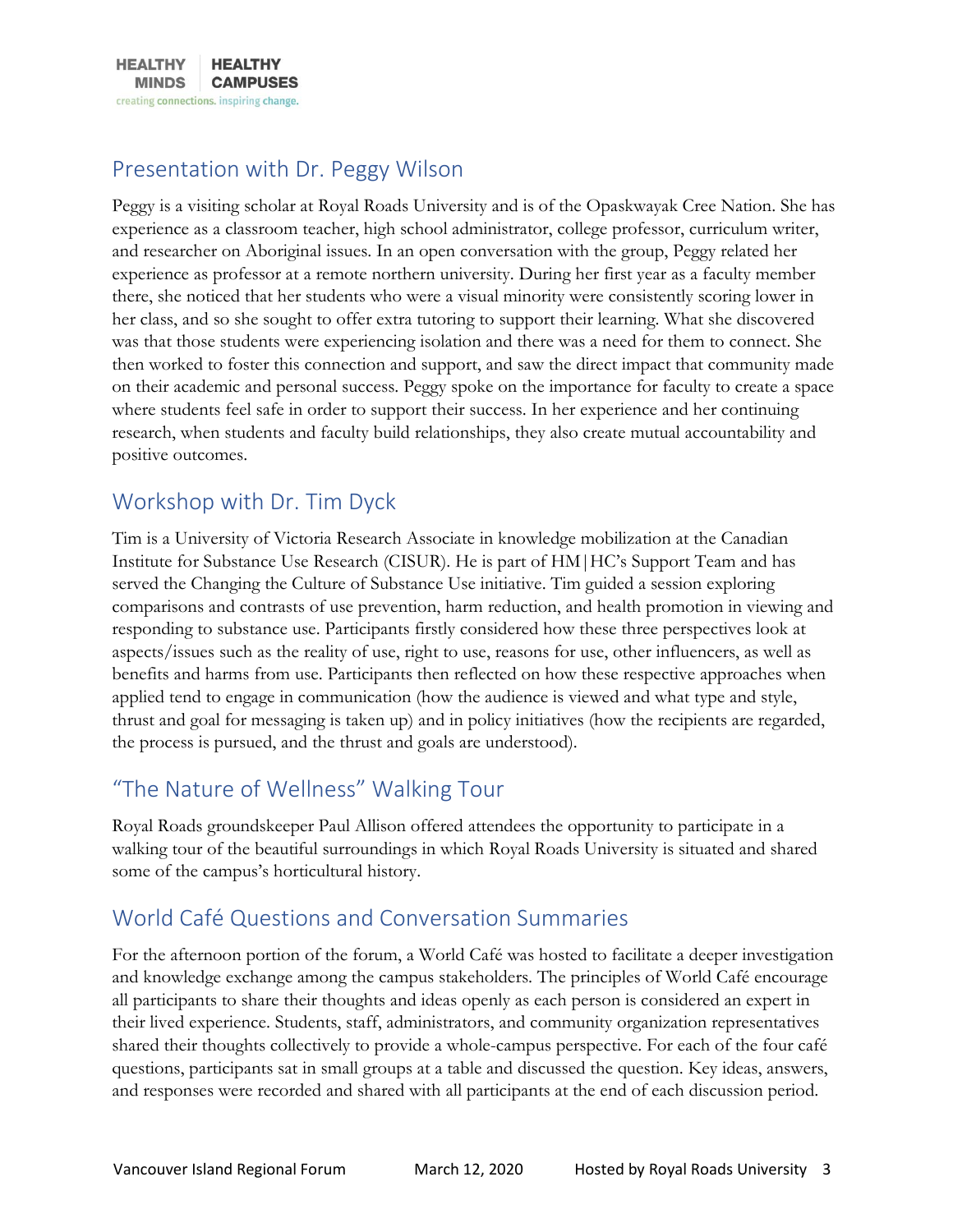The discussion questions, and common responses and themes that emerged, are as follows:

#### **Q1: What does "an inclusive campus culture on mental health" mean/look like to you?**

- Reduced stigma around struggles with mental health and seeking support, with self-care considered essential rather than a luxury, situating concerns within a holistic understanding of health (including mental health)
- Collaboration, between campuses and among campus departments and groups, sharing and working together around what works well
- Administrative, academic and services staff leadership that shows a priority commitment to supporting mental health, including adequate resourcing for initiatives, and is approachable to and interactively engaged with students, modelling resilience
- A physical environment that provides spaces safe for all campus members and for community to gather in ways that are culturally inclusive
- Learning structures that respect and welcome various learning styles with appropriate opportunities and that respond to failure in a supportive, constructive manner that encourages people to move forward in ways that suit their capacity and potential
- Strong supports for staff, including training in mental health literacy and response with comprehensive referral resources, enabling employees to protect their own health and promote mental health collaboratively alongside colleagues in a shared integrated institutional investment rather than doing this work unassisted "off the side of the desk"

#### **Q2: What are some of the things that work well on your campus to support mental health?**

- Mental health campaigns from across campuses (e.g., Talk to Me, Thrive Week, Human Library, Travelling Journal, Bell Let's Talk Day, Puppy Therapy, and Speed Friending) including initiatives that celebrate different cultures
- A variety of support services, especially on-campus counselling services, particularly when health services are working together and there are peer support and peer mentorship programs, and when services are augmented by campus committees dedicated to mental health, strong student associations and clubs and campus recreation initiatives.
- Equipping and support services for staff members (such as the Employee Family Assistance Program), including mental health training such as QPR and the CARE crisis support team

#### **Q3: What are some of the challenges your campus faces in addressing mental health?**

- Lack of funding for dedicated staff, events and initiatives, resources and services, with limited capacity to reduce waitlists and serve the overwhelming number of students seeking counselling, let alone reduce stigma around accessing mental health services and build student resilience
- Staff burnout, since working in mental health can be emotionally taxing, there are not enough dedicated staff and resources to meet the demand and those who are dedicated to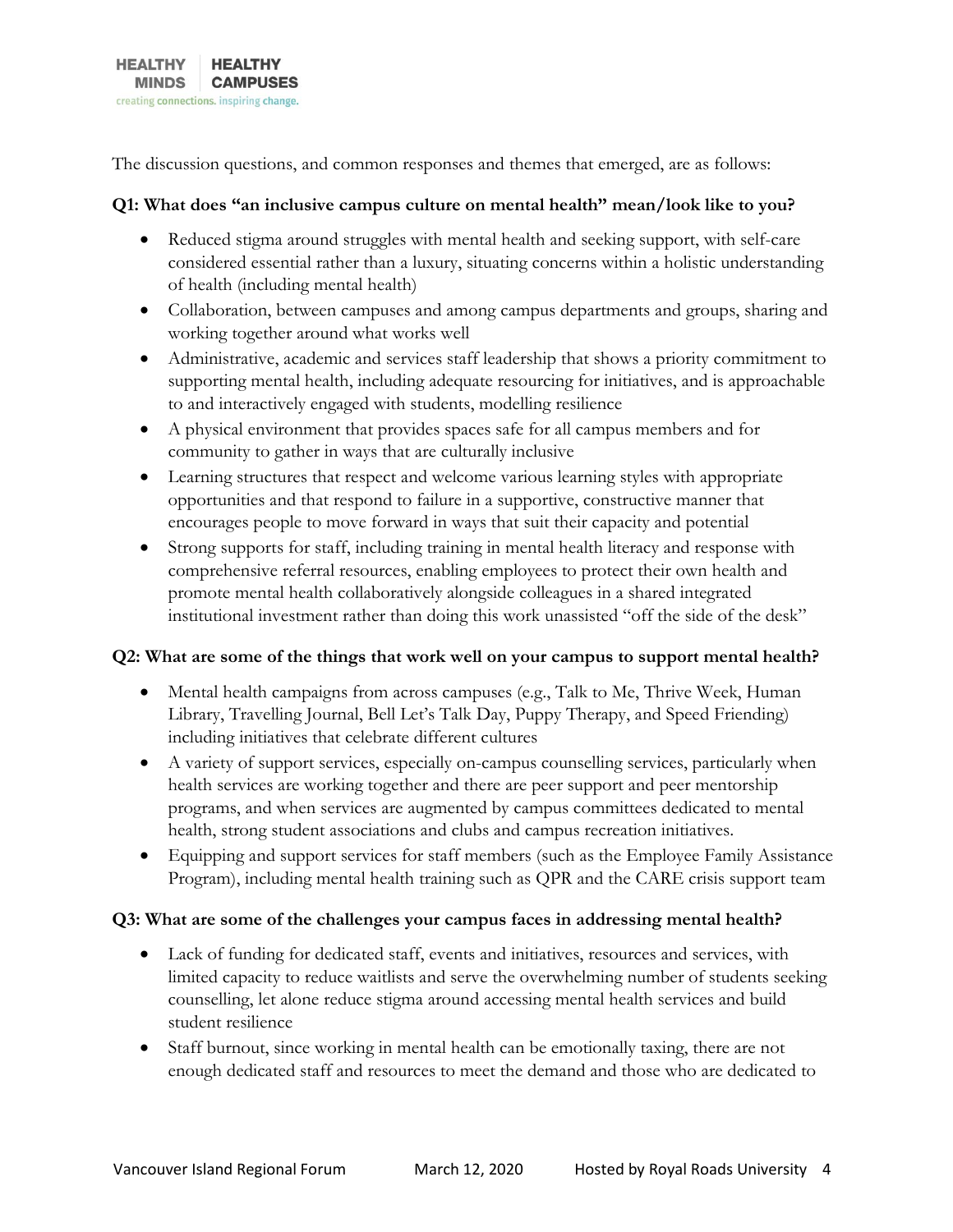supporting mental health often perform this work in addition to other work demands/priorities

- Need for staff and faculty training to respond to student mental health, especially given low faculty engagement and investment in mental health initiatives and that faculty members are often the first contact for students needing help yet often unaware of how to respond to them appropriately and effectively, including where and how to refer them to different services
- Lack of collaboration in providing regular supports, with work being done in silos with insufficient engagement of students and participation of faculty

#### **Q4: What are the most appropriate ways/steps/processes to build a more inclusive culture of mental health on your campus and how can we leverage connections made today to do so?**

- Use inclusive language (in all forms of campus communication) that reframes how we talk about mental health, respecting different cultures and backgrounds and showing appreciation for care of self and others
- Provide crisis first aid training to staff and faculty to help personnel know how to respond and supply comprehensive referral resources to all departments to ensure awareness of different support services
- Continue collaborating among institutions and communicating within and across different campus bodies such as departments, faculty, student groups, relating to changing student populations with increased faculty student engagement
- Continue and increase support for initiatives, forming and strengthening peer support programs with appropriate boundaries and empowerment, and engaging campus members more interactively in mental health campaigns to increase intentionality

## What Forum Participants Said

"Involving. With such a small group of people and the format of the day, made the day both interesting and informative. Contributing with ideas, suggestions, learning from others very valuable"

"It was laid out in a palatable way, I enjoyed having various ways to receive information and add my own thoughts and experiences."

"This event was well organized and well-paced. I appreciated the structure to allow a lot of time for conversation and dialogue among Vancouver Island colleagues rather than largely presentationbased."

- 90% of respondents said they were likely or very likely to apply something new they learned at the forum to their campus
- 90% would recommend attending a regional forum to a colleague